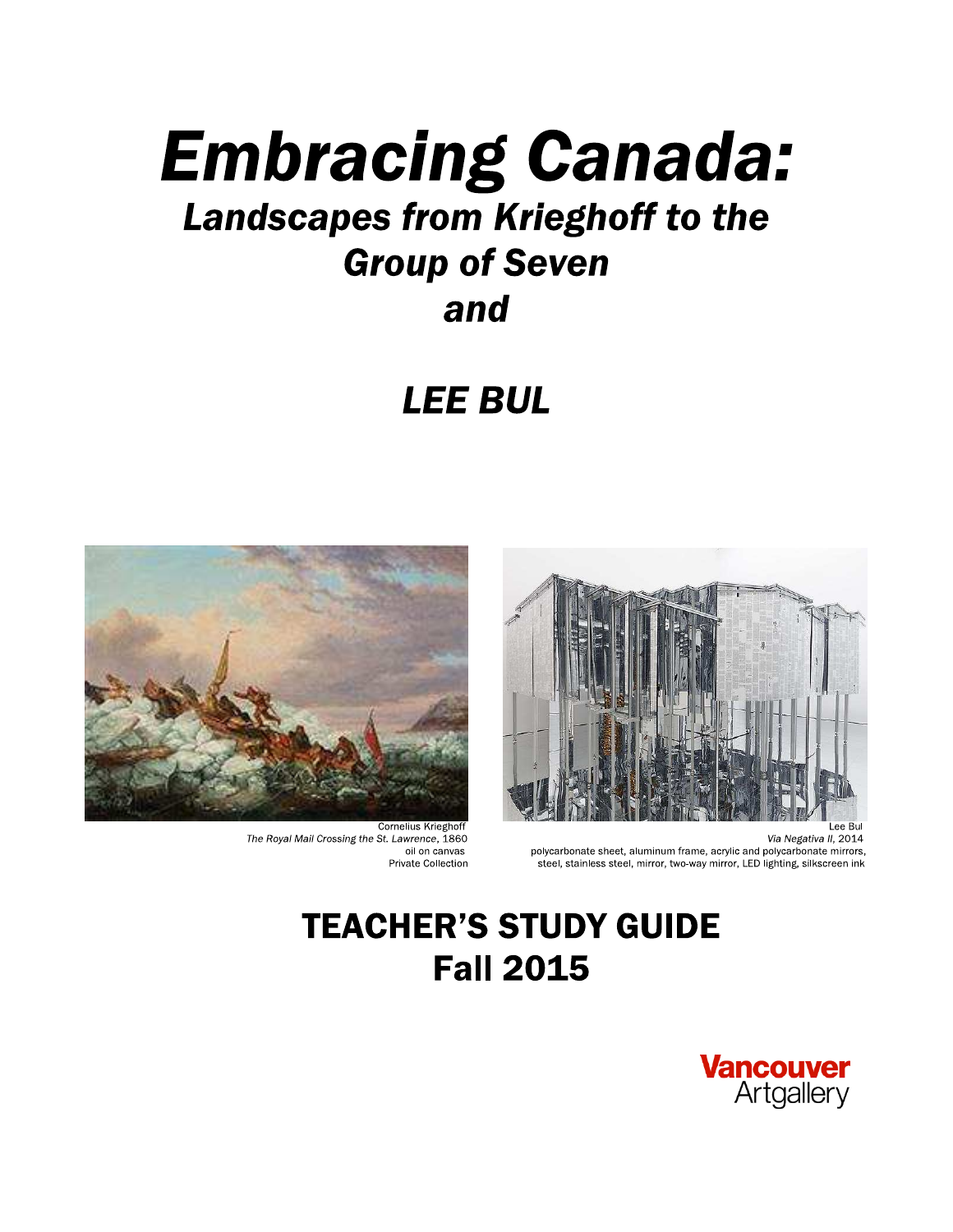## Contents

|         | Background to the Exhibition:  |  |
|---------|--------------------------------|--|
|         |                                |  |
|         |                                |  |
|         | Pre- and Post-Visit Activities |  |
| $1_{-}$ |                                |  |
|         |                                |  |
| 2.      |                                |  |
| 3.      |                                |  |
| 4.      |                                |  |
| 5.      |                                |  |
|         |                                |  |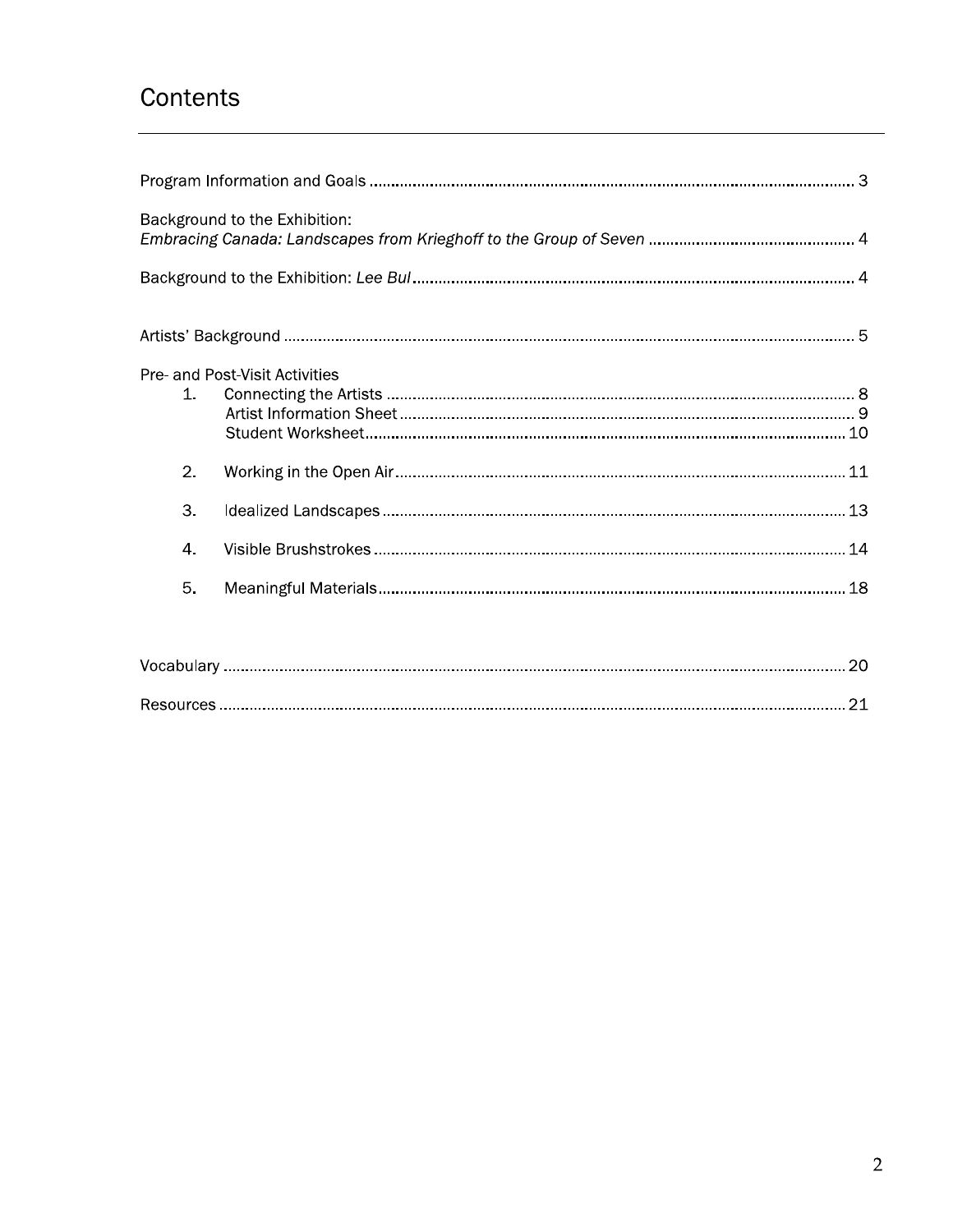# **Vancouver Art Gallery Teacher's Guide for School Programs**

Your upcoming Gallery tour includes two distinct exhibitions: Embracing Canada: Landscapes from Krieghoff to the Group of Seven and Lee Bul. The exhibition Embracing Canada: Landscapes from Krieghoff to the Group of Seven features 150 Canadian landscape paintings from 1840 to 1940, by sixty different artists. It focuses on the changing role of landscape painting in Canadian art and includes works that are considered both traditional and radical for their time. In the exhibition Lee Bul, students will be introduced to the work of the contemporary Korean artist Lee Bul, whose work spans a variety of materials and mediums. Her large-scale sculptures and installations explore ideas about the human desire for an ideal world with reference to architecture, politics and history. In the exhibition, a futuristic urban landscape is presented as a metaphor for the human mind and the world around us.

### **DEAR TEACHER:**

This guide will assist you in preparing for your tour of the exhibitions *Embracing Canada: Landscapes* from Krieghoff to the Group of Seven and Lee Bul. It also provides follow-up activities to facilitate discussion after your Gallery visit. Engaging in the suggested activities before and after your visit will reinforce ideas generated by the tour and build continuity between the Gallery experience and your ongoing work in the classroom. Most activities require few materials and can be adapted easily to the age, grade level and needs of your students. Underlined words in this guide are defined in the Vocabulary section.

The tour of Embracing Canada: Landscapes from Krieghoff to the Group of Seven and Lee Bul has three main goals:

- to explore the idea of landscape on a representational and symbolic level,  $\bullet$
- to consider historical and contemporary artistic traditions and disciplines,  $\bullet$
- to examine artists' approaches to their art in terms of ideas, materials, techniques and  $\bullet$ inspiration.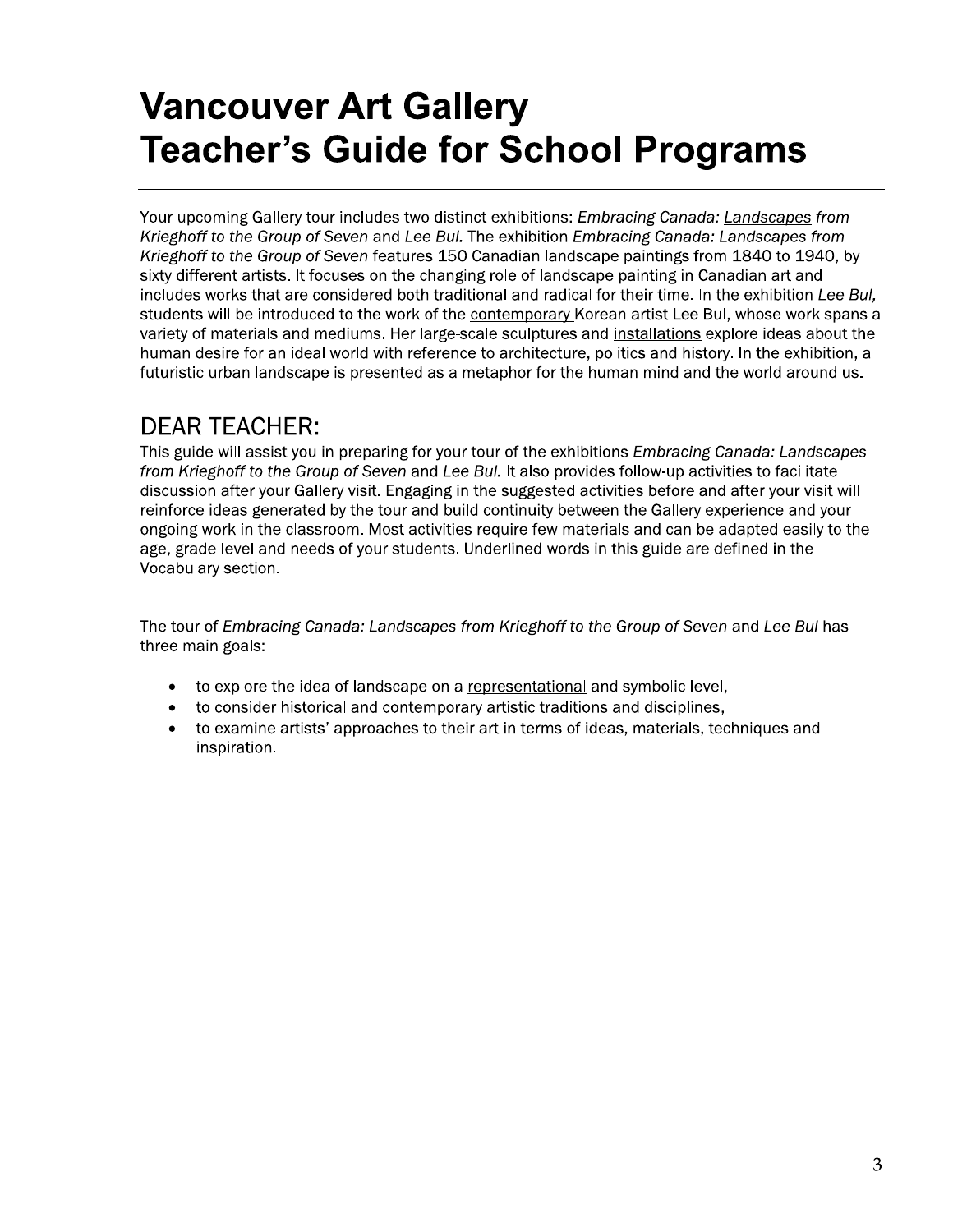### **Embracing Canada: Landscapes from Krieghoff to the Group of Seven**

Throughout history the landscape has been a major interest of Canadian artists. This exhibition focuses on the changing role of landscape in historical Canadian art through the unification of works from two prominent collections: the permanent collection of the Vancouver Art Gallery, which has more than 1,200 Canadian paintings, and one of the most distinguished private collections of Canadian art. Spanning approximately one century, from the 1840s to the 1940s, the works on view include paintings that are very traditional in approach and those that were regarded, at the time they were painted, as being extremely radical. Superb examples of work by many of Canada's most celebrated artists are on view, and the exhibition is particularly rich in works from the nineteenth century by Tom Thomson, Emily Carr and the Group of Seven. A comprehensive range of early depictions of both Indigenous peoples and European settlers in the Canadian landscape is included, as are works by artists connected to the founding of the Royal Canadian Academy of Arts in 1880, such as Charlotte Schreiber.

The Vancouver Art Gallery is deeply grateful to the private collectors, who wish to remain anonymous, for this exceptional loan from their collection. We also acknowledge all the donors who have assisted in building the important visual resource that is the Canadian collection at the Vancouver Art Gallery. Together, these treasures allow us to present a deep and meaningful history of Canada's landscape painting.

This exhibition is organized by the Vancouver Art Gallery and curated by lan M. Thom, Senior Curator-Historical.

### Lee Bul

This exhibition presents a survey of recent works by the Korean artist Lee Bul, one of the most important artists of her generation. Lee Bul has been working since the 1980s and has become one of the most noted Korean artists on the international contemporary art scene. In the exhibition, early drawings and models are paired with large-scale sculptures revealing Bul's visually and conceptually compelling artistic career.

In the early 2000s, Lee Bul began making complex sculptures and assemblages that explored failed utopian ideals. Several of the works in the exhibition allow viewers to enter and explore, offering intense spatial experiences in chaotic structures and cave-like interiors. Her sculptures present a metaphorical and symbolic vision of urban landscapes with labyrinthine corridors and reflective surfaces that represent both the human mind and the world around us.

Based on a touring exhibition organized by Espai d'art contemporani de Castelló, Castellon; Musée d'art moderne et contemporain de Saint-Étienne Métropole; and Ikon Gallery, Birmingham, with Coordinating Curator Daina Augaitis, Chief Curator/Associate Director, Vancouver Art Gallery.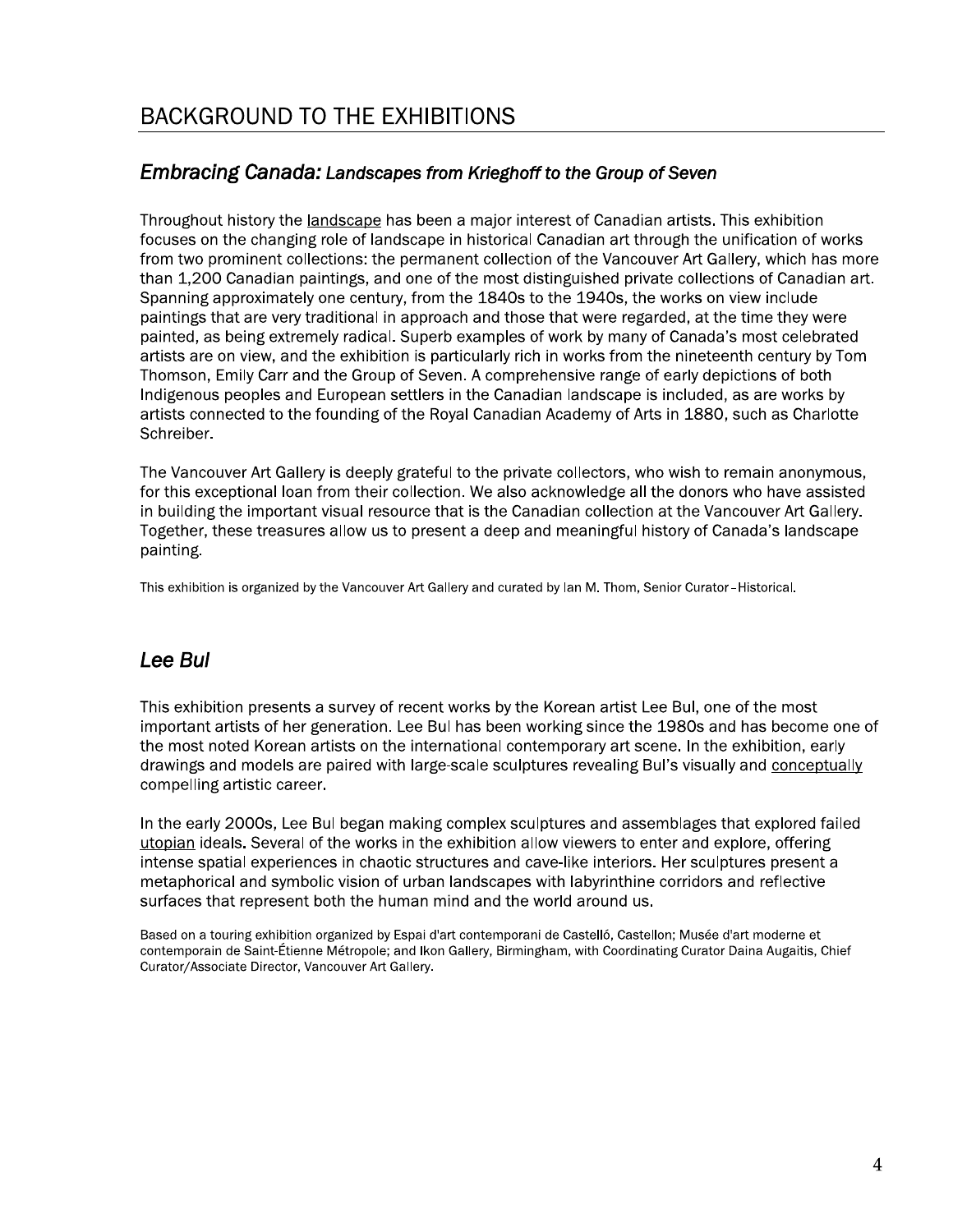#### Lee Bul (b. 1964)

Born in Seoul, Korea, Lee Bul grew up in Seoul and received a BFA in sculpture from Hongik University. Considered one of the leading contemporary Korean artists of her generation, she has drawn international recognition for her inventive and intellectually provocative work. Working in diverse media, including drawing, performance, sculpture, painting, installation and video, her multi-faceted production is representative of the most innovative works in the art world today. She currently lives and works in Seoul, Korea.

Lee Bul's work has been featured in solo presentations at museums throughout the world, including the Museum of Modern Art, New York (1997), Kunsthalle Bern, Switzerland (1999), Japan Foundation, Tokyo (2003), Museum of Contemporary Art Australia, Sydney (2004), Musée d'Art Moderne Grand-Duc Jean, Luxembourg City (2013-14), and most recently the Ikon Gallery, Birmingham (2014).

In 1999 she was awarded an Honourable Mention at the 48th Venice Biennale for her contribution to both the Korean Pavilion and the international exhibition. In 2014 she received the Noon Award at the 10th Gwangju Biennale, an award given to an established artist who has produced the most experimental work that embodies the theme of the biennale.

#### Emily Carr (1871-1945)

Born in Victoria in 1871, Carr decided as a child that she was going to be an artist. She set herself on a path of learning that took her to California, England and France. On her return to Canada she travelled into the northern parts of British Columbia to paint First Nations subjects and later into the forests of Vancouver Island to capture the landscape. She led an unconventional life for the times, never married, and supported herself through a series of efforts such as raising dogs, running a boarding house, making pottery and giving art lessons. Underappreciated as an artist, she achieved some measure of success only toward the end of her life, most significantly as a writer. She produced a series of books, including Klee Wyck, a collection of stories based on her experiences with First Nations people, which won the Governor General's Award for Literature in 1941. She died in Victoria in 1945.

During her time in France, Carr was strongly influenced by the then new styles of Post-Impressionism and Fauvism. She returned to Canada excited about her new-found skills, which included the use of bright colours and broken brushstrokes–for which she was ridiculed and dismissed as a bad artist. Her paintings of First Nations villages in the North were further rejected as not being "true documentary." After a long period of not painting at all, Carr began to paint the forests of British Columbia. These are among her strongest and most forceful works, in which she developed her own Modernist style of rich, layered coloration and increasing abstraction.

#### Corenelius Krieghoff (1815-1872)

Cornelius Krieghoff is a Canadian painter of the nineteenth century. He painted images of Canada when the development of popular imagery of the country was in its early stages. He was an entrepreneur and produced an estimated 1,500-1,800 paintings and prints during his lifetime. Early on, Krieghoff established two major themes in his repertoire that he would revisit throughout his career and for which he is best known: rural francophones and Aboriginal people.

Born in the Netherlands and educated in Germany, Krieghoff arrived in New York and served for three years as a soldier. He then moved to Ouebec with his Canadian wife. He soon became known as a painter of outdoor scenes depicting Québécois and Aboriginal life. He often painted the same scene repeatedly—as many as twenty times, with very minor changes. Krieghoff made several extended trips to Europe, where he studied European art and painted. Although he was successful and much imitated in his time, his work has been criticized as portraying an idealized, romanticized and Euro-centric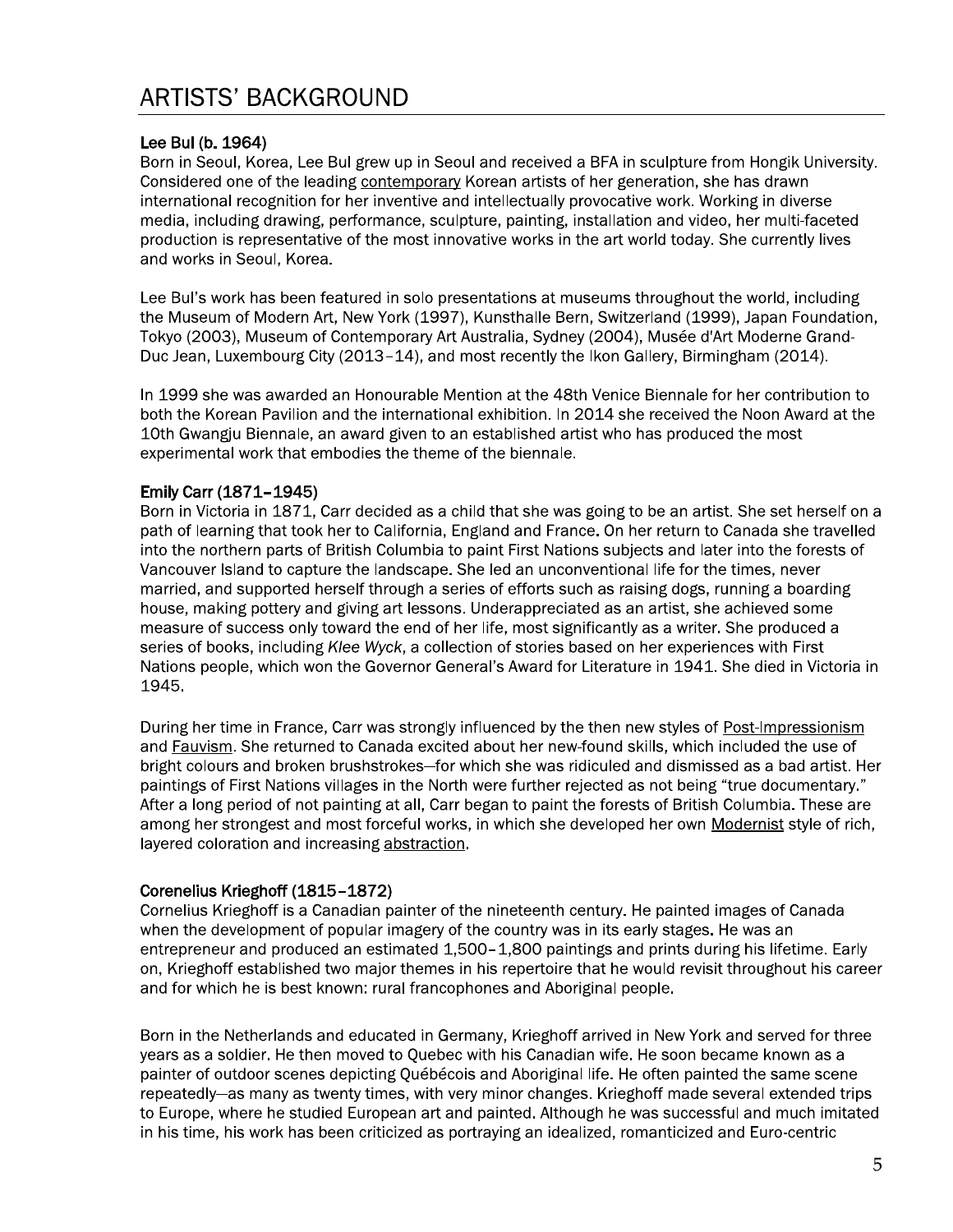version of First Nations life. He is particularly famous for his winter scenes, of which he painted many varieties.

#### Charlotte Schreiber (1834-1922)

Charlotte Schreiber was a painter whose work is defined by an attention to detail and realistic renditions of everyday or literary scenes, most often executed in oil. She is credited with bringing high realism to Canada when she moved here from England with her husband in 1875.

Schreiber trained at Mr. Carey's School of Art in London, where she also took lessons in anatomy and studied with John Rogers Herbert, R.A., an expert in portraits and historical paintings. She made a name for herself in England and was commissioned to illustrate several books.

In 1880 she was a founding member of the Royal Canadian Academy and the first woman elected as full academician, although she was not allowed to attend meetings or partake in policy making. She was also the only woman on the council of the Ontario School of Art. She continued to paint actively throughout her life, as well as handing down her passion and skill to a new generation through teaching at the OSA. Schreiber's role as a woman artist who held positions on governing bodies helped pave the way for women artists who followed her.

#### The Group of Seven (1920-1933)

The Group of Seven formed in Toronto in 1920 as a collective of Modern artists. The seven founding members were Franklin Carmichael, Lawren Harris, A.Y. Jackson, Francis (Franz) Johnston, Arthur Lismer. J.E.H. MacDonald and F.H. Varley. Tom Thomson, although extremely influential in the Group's direction, died before the group was officially formed.

The Group's stated goal was to form Canada's national school of painters. Although their work follows the trends seen in modern European painting of the time, it sharply contrasted with the more traditional style that marked early Canadian landscape painting. Using the thick, broken brushwork of Post-Impressionism and the vivid, decorative colours of Fauvism, they attempted to express a bold, non-idealized Canadian landscape. The Group's Modernist approach to painting was often dismissed as crude or rough.

The Group-along with other artists of the time-sought to identify Canada with the North and to build a sense of nationalism based on the land itself. Their work has helped frame popular cultural conceptions of the Canadian landscape into the present day.

#### Frederic Bell-Smith (1846-1923)

Frederic Marlett Bell-Smith was a Canadian landscape painter best known for his works depicting the Rocky Mountains and the Selkirk Range.

Bell-Smith emigrated from England to Canada in 1866. He had studied painting in England and worked as an artist and photographer in Montreal until 1871, when he moved to Toronto. Throughout the 1870s and 1880s he sketched, painted and taught art classes in Toronto, Hamilton and London, Ontario.

In 1886 Bell-Smith seized the opportunity to paint the Canadian Rockies when the vice-president of the Canadian Pacific Railway (CPR), William Cornelius Van Horne, offered free travel passes to several artists who would sketch and paint vistas of the Canadian West. The CPR wanted artistic works that would heighten public interest in transcontinental travel. Bell-Smith's stylistically conservative paintings were popular in both eastern Canada and Britain, and he frequently returned to the West to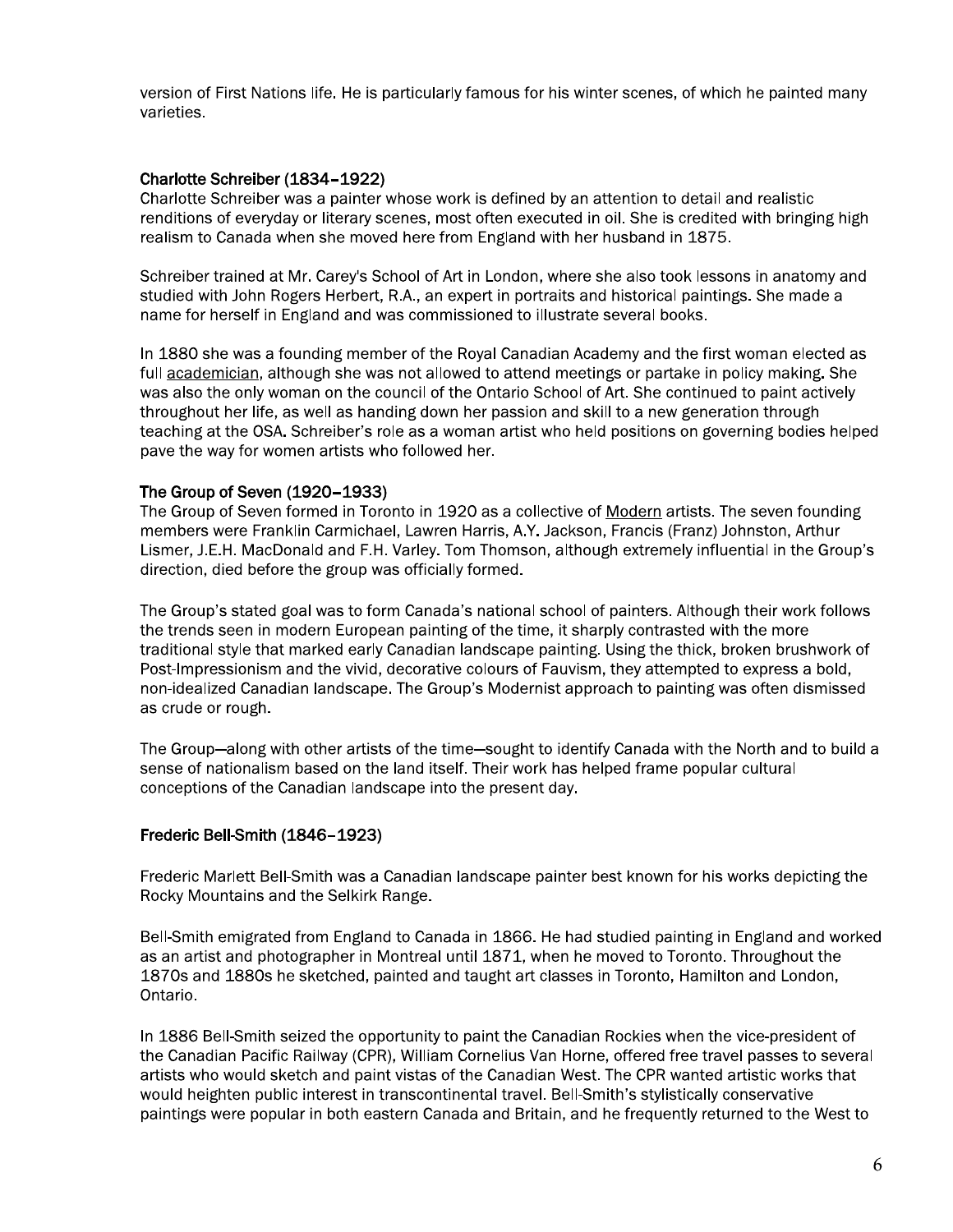work. He was particularly fond of the natural splendour of the area around Lake Louise, and by the turn of the century he was making annual trips to the West.

These experiences led Bell-Smith to advocate a Canadian school of art that drew its uniqueness from the use of the Canadian landscape as its subject matter. Later artists, including Emily Carr and the Group of Seven, contributed to this focus on Canada's natural environment in art.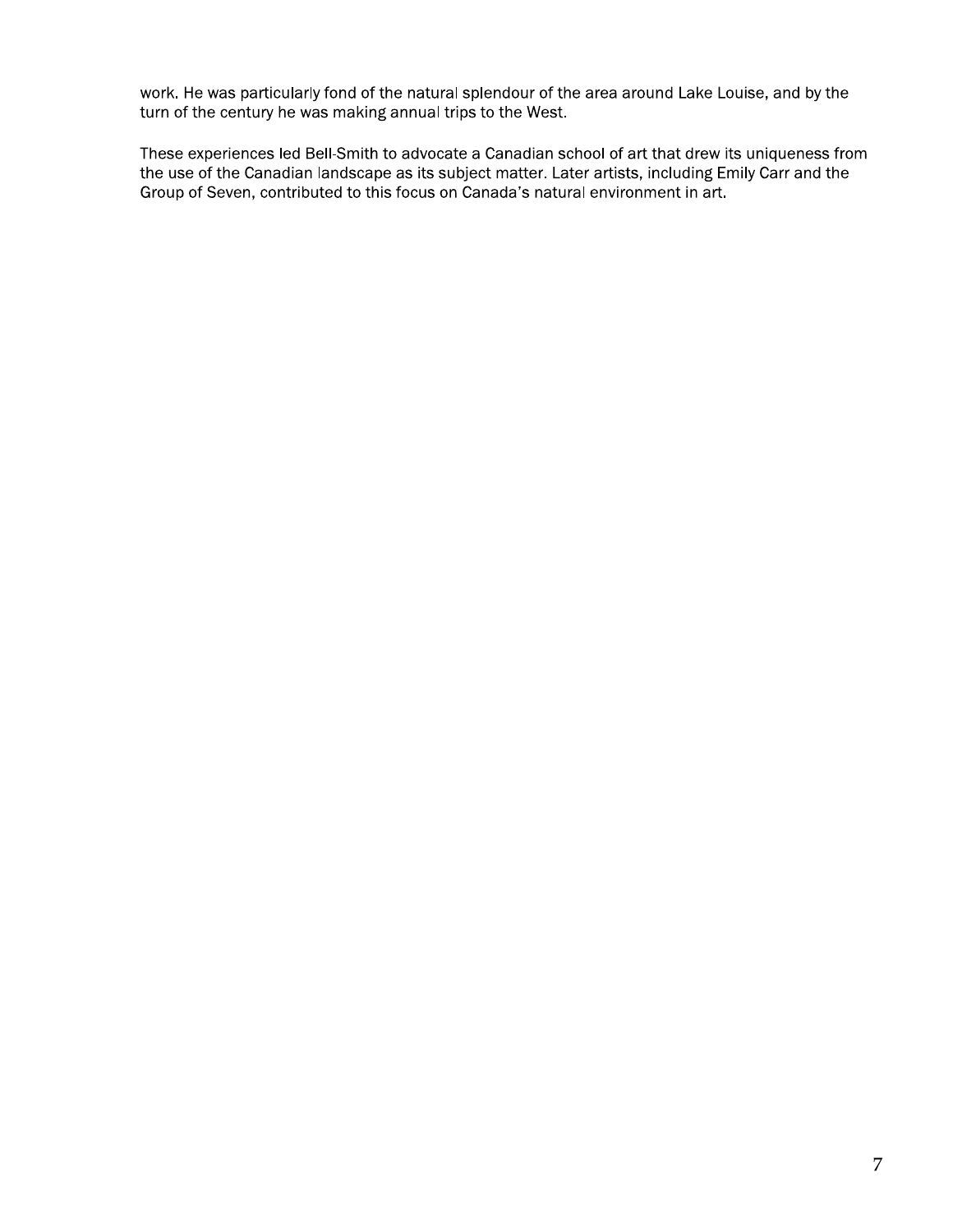### PRE-VISIT ACTIVITY: Connecting the Artists

### (all grades)

#### Objective:

Students explore the lives of the artists: their art practices, influences, interests and processes.

#### Materials:

- □ the Internet-each artist can be Googled individually
- access to library for art books on individual artists
- □ Artist Information Sheet and Student Worksheet (following pages)
- $\Box$  writing materials

#### Process:

- 1. Divide the class into small groups. Give each group the points of information on one of the artists (see Artist Information Sheet, next page).
- 2. Have the students read the information in their groups.
- 3. Clarify any terms students do not understand; e.g., contemporary, historical (see Vocabulary, p.  $20$ .
- 4. Have each group use books and/or the Internet to expand their information and look at some examples of their artist's work. They should be able to describe one work in detail.
- 5. Have each group talk about their artist, while the rest of the class fills in the Student Worksheet (p. 10).

- Ask the students to comment on the artists and their artwork. What are the similarities and  $\blacksquare$ differences?
- Do the artists have anything-materials, techniques, ideas, styles-in common?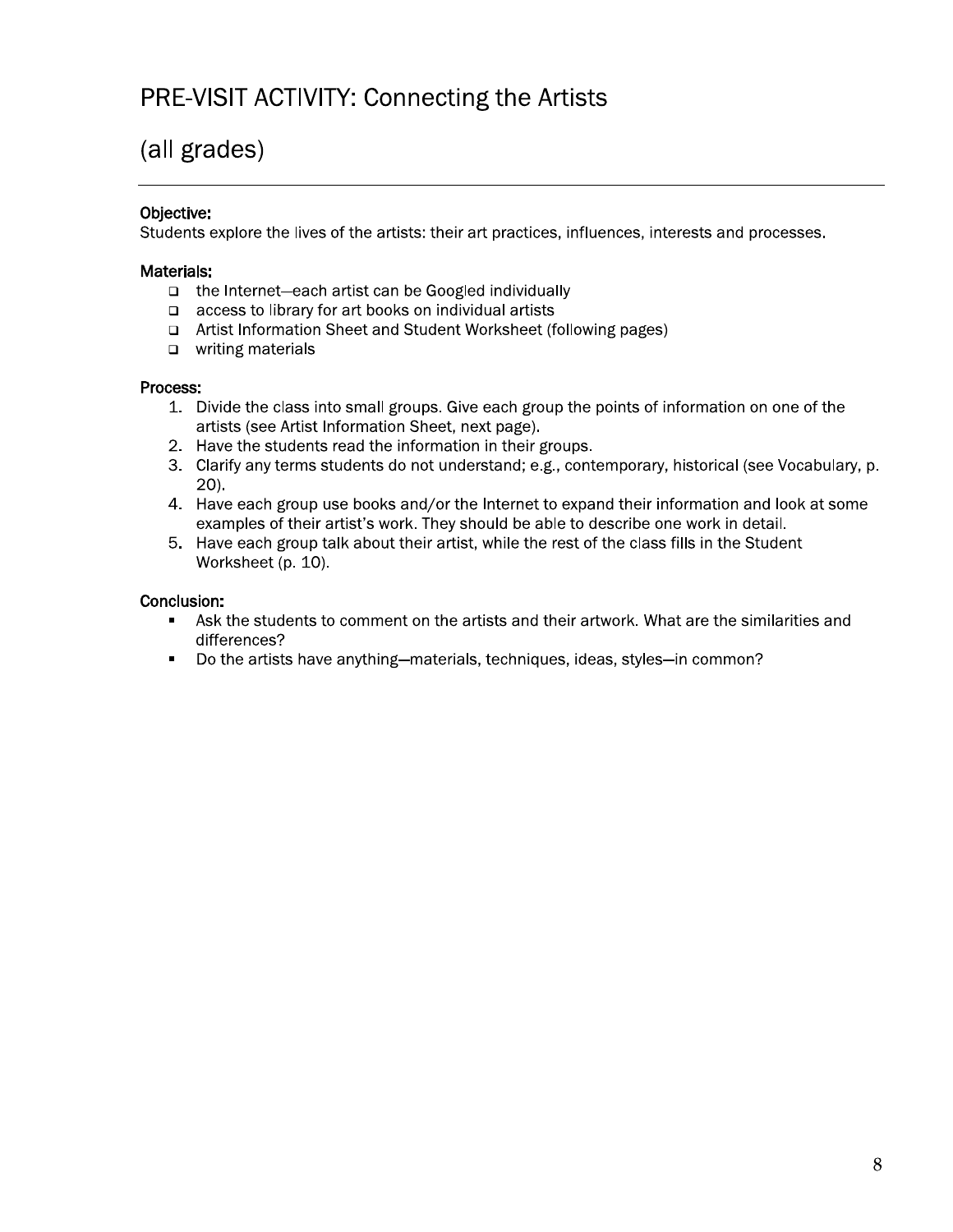### **Artist Information Sheet**

#### Lee Bul

- Born in Seoul, Korea, and lives there today  $\bullet$
- Studied sculpture at Hongik University in South Korea
- Considered one of the leading contemporary artists of her generation  $\bullet$
- Works in diverse media, including drawing, sculpture, painting and installation  $\bullet$
- Her work has been featured in many museums around the world, including the Museum of  $\bullet$ Modern Art in New York
- Has received awards for her work  $\bullet$

#### **Emily Carr**

- Born and died in Victoria, British Columbia  $\bullet$
- Studied art in San Francisco, England and France, travelled through British Columbia visiting  $\bullet$ **First Nations villages**
- Lived alone most of her life, kept lots of animals  $\bullet$
- Wrote many books toward the end of her life, which were well received  $\bullet$
- Painted First Nations villages and totem poles, and forest landscapes  $\bullet$
- Sketched outdoors using thinned oil paint on paper, made final paintings in her studio using oil  $\bullet$ paint on canvas

#### **Cornelius Krieghoff**

- Born in the Netherlands, moved to Quebec, Canada  $\bullet$
- $\bullet$ Studied painting in Europe
- Typically painted First Nations and winter scenes in Quebec  $\bullet$
- Painted idealized versions of the Canadian landscape and First Nations culture  $\bullet$
- Sometimes painted the same scene repeatedly  $\bullet$
- Achieved success as an artist during his lifetime  $\bullet$

#### **Charlotte Schreiber**

- Born in England and moved to Canada  $\bullet$
- Painted detailed and realistic oil paintings of everyday life and her family  $\bullet$
- Studied painting in England  $\bullet$
- Was one of the first women in the Royal Canadian Academy of Art
- $\bullet$ Taught painting at the Ontario School of Art

#### The Group of Seven

- Group of Toronto-based Canadian painters devoted to landscape painting and the creation of a national Canadian style
- Had members including Franklin Carmichael, Lawren Harris, A.Y. Jackson, Francis (Franz)  $\bullet$ Johnston, Arthur Lismer, J.E.H. MacDonald, F.H. Varley
- Active from 1920 to 1933  $\bullet$
- Used bolder painting style, heightened use of colour and visible brushstrokes  $\bullet$

#### **Frederic Bell-Smith**

- $\bullet$ Born in England and died in Ontario
- Worked as a painter and photographer in Montreal  $\bullet$
- Received a free pass to travel on the CPR to paint landscapes of the Canadian West
- Had a conservative style of painting popular in Canada and England  $\bullet$
- By the turn of the century was making annual trips to the West  $\bullet$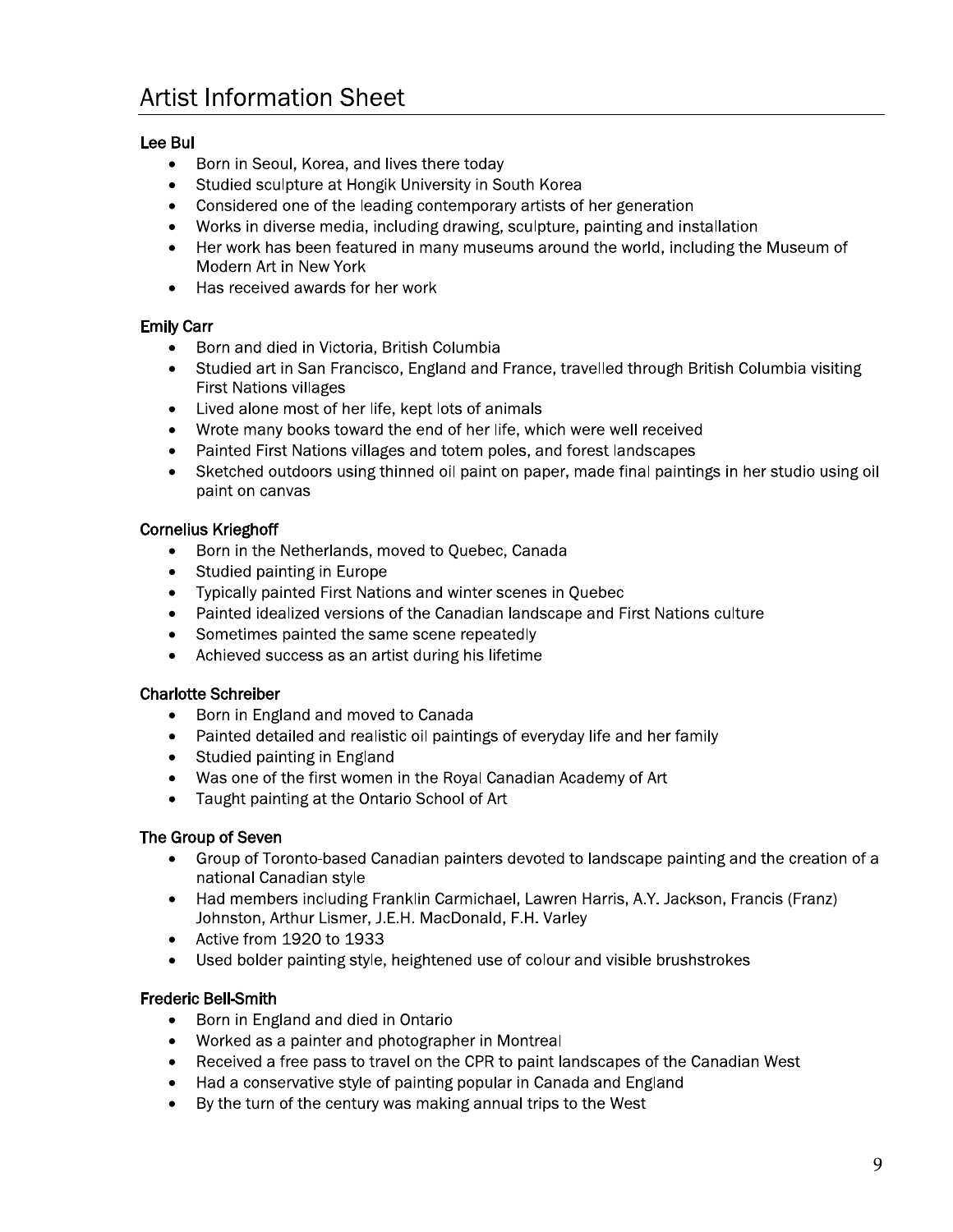## **Student Worksheet**

|                        | Personal<br>Information | Type of Art | Achievements | An Artwork |
|------------------------|-------------------------|-------------|--------------|------------|
| Lee Bul                |                         |             |              |            |
|                        |                         |             |              |            |
|                        |                         |             |              |            |
| Emily Carr             |                         |             |              |            |
|                        |                         |             |              |            |
|                        |                         |             |              |            |
| Cornelius<br>Krieghoff |                         |             |              |            |
|                        |                         |             |              |            |
|                        |                         |             |              |            |
| Charlotte<br>Schreiber |                         |             |              |            |
|                        |                         |             |              |            |
|                        |                         |             |              |            |
| The Group of<br>Seven  |                         |             |              |            |
|                        |                         |             |              |            |
|                        |                         |             |              |            |
| Frederic Bell-Smith    |                         |             |              |            |
|                        |                         |             |              |            |
|                        |                         |             |              |            |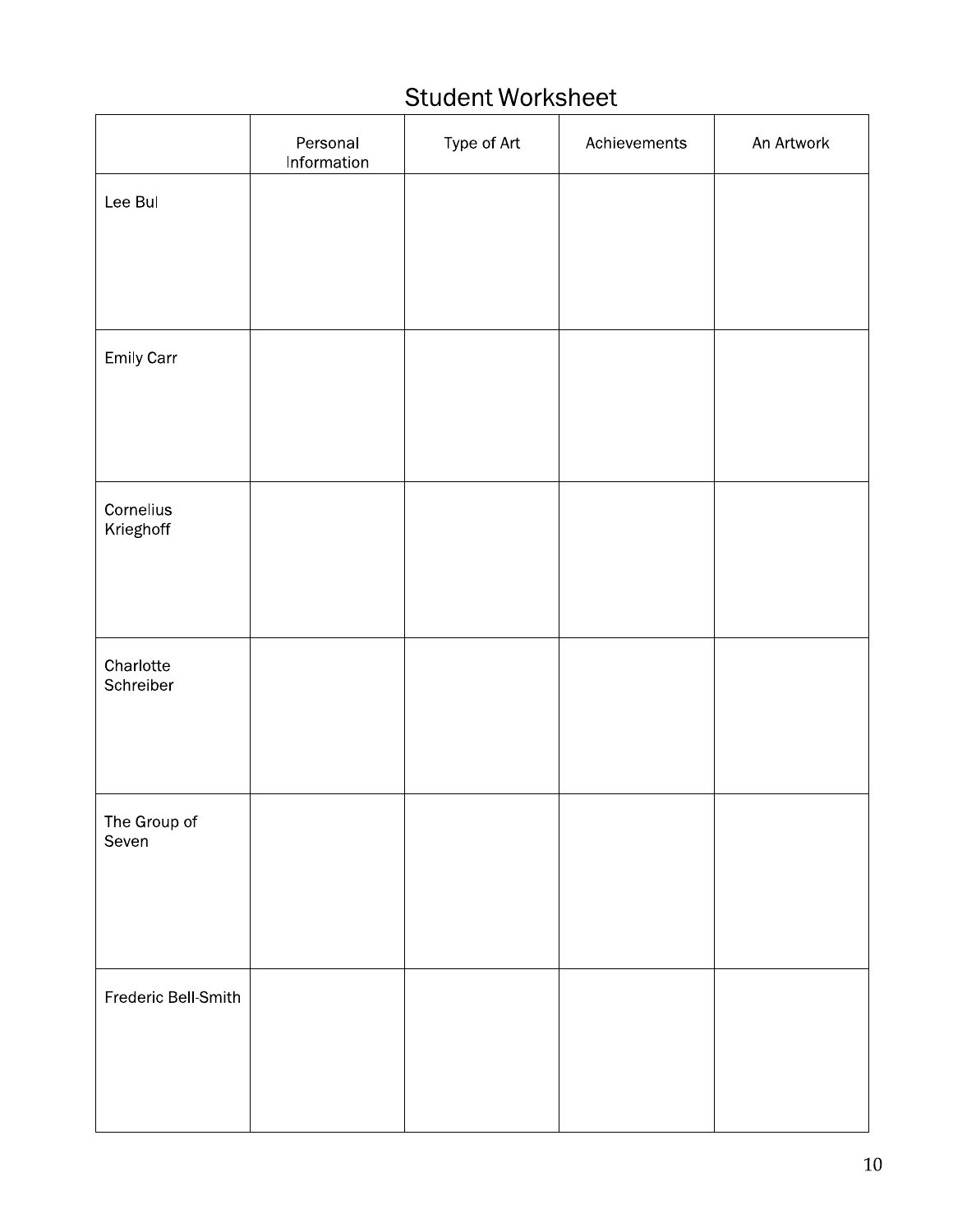### PRE-VISIT ACTIVITY: Working in the Open Air (adaptable to all grades)

#### Objective:

Students are introduced to the artist's process of working by sketching outdoors and then, back in the classroom, creating a painting based on the sketch.

#### Discussion:

Emily Carr—and many of the artists represented in this exhibition—often created sketches for their landscapes out in nature, where they could study the colours and textures of the trees, foliage, lakes and sky, and observe the way light, wind and weather affected their subjects. Artists such as Emily Carr and members of the Group of Seven began sketching in charcoal, pen, pencil or paint, and did the final work later, back in the studio. There they would make oil paintings based on—but not exactly the same as-their sketches.

Emily Carr wrote the following passage in her book Growing Pains:

"Outdoor study was as different from studio study as eating is from drinking. Indoors we munched and chewed our subjects. Fingertips roamed objects feeling for bumps and depressions. We tested textures, observed contours. Sketching outdoors was a fluid process, half looking, half dreaming, awaiting invitation from the spirit of the subject to 'come, meet me half way.' Outdoor sketching was as much longing as labour. Atmosphere, space cannot be touched, bullied like the vegetables of still life or like the plaster casts. These space things asked to be felt not with fingertips but with one's whole self."

#### Materials:

For Part 1:

- drawing pads, or clipboards and sheets of paper
- coloured pencils, crayons or pastels

#### For Part 2:

- $\Box$  thicker paper for painting
- $\Box$ paint-preferably tempera or acrylic, but any available paint will work
- $\Box$ paintbrushes

#### Process:

Part 1:

- 1. Discuss Carr's and the Group of Seven's two-step approach to their painting, and tell the students they are going to go outdoors and make a colour sketch as a precursor to a painting. Read them the above excerpt from Growing Pains.
- 2. Choose an outdoor area with some greenery and one or more trees. Have the students decide on a starting perspective; for example:
	- close up, with tree trunk or branches filling the page,
	- from a distance, including grass, trees and sky,
	- looking up, including the top of the tree and an expanse of sky.
	- $\blacksquare$ a single tree.
- 3. Have them look closely at the greens and yellows of the leaves, the browns and greys of the trunk and branches, and the blues and greys of the sky. Remind them that landscape painters like Carr and members of the Group of Seven didn't use just one colour, but mixed and blended colours and shades to create rich, dense surfaces.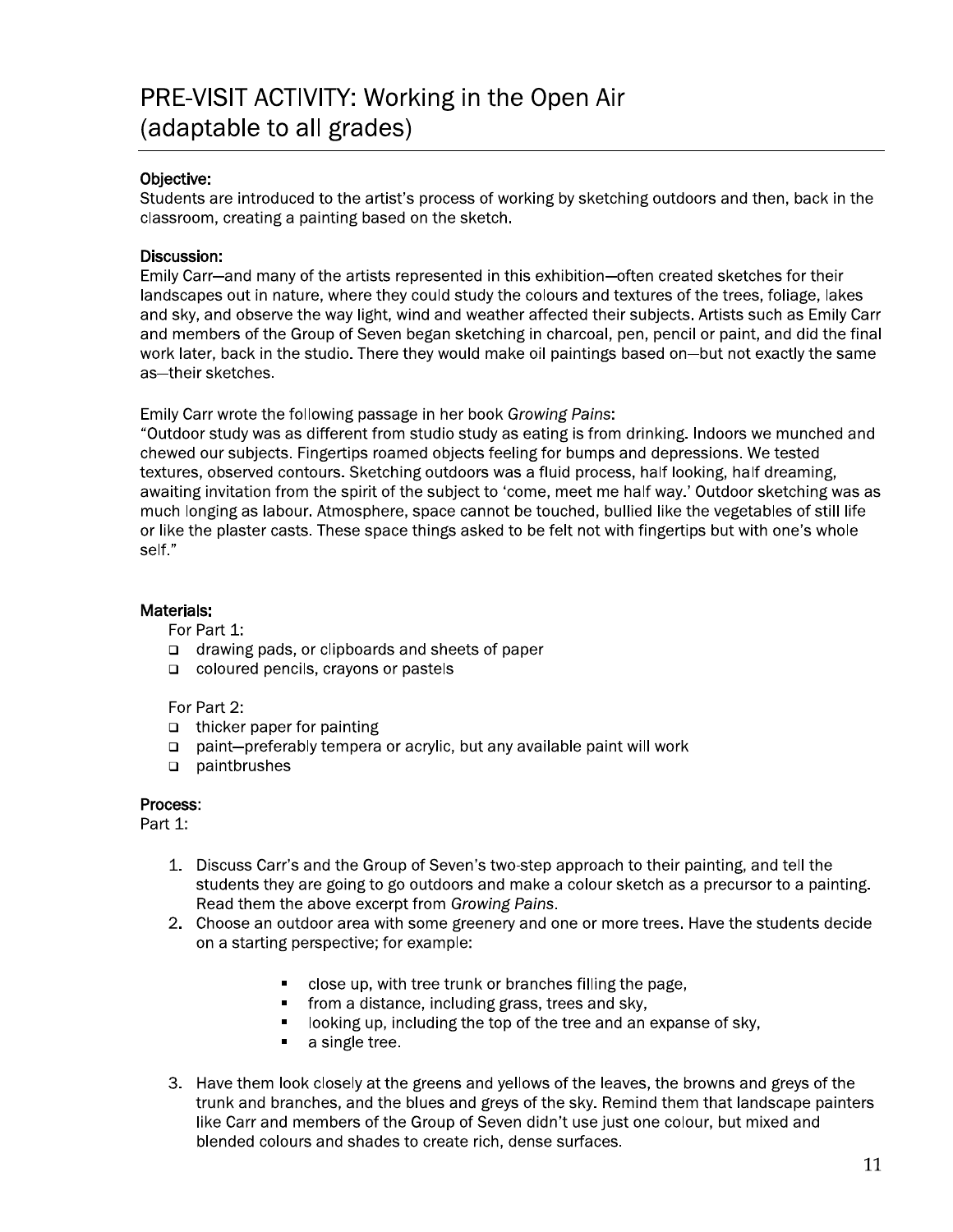4. Have the students make a few colour sketches from different perspectives or angles, from close up and far away. Encourage them to fill the page with quick detail-broad strokes of colours, lines and shapes that include all the elements in their line of vision.

#### Part 2:

- 1. Back in the classroom, within a week after making the sketches, have the students look at their sketches and choose the one they would most like to make a painting from. What parts of their sketch do they want to leave in? What parts would they like to change? Does the composition feel balanced, or are there some areas they would like to add something to or remove something from? Would they like to combine elements from two drawings?
- 2. Have the students set up workspaces at their tables, where they can see their sketches and have access to paper, paint and brushes.
- 3. Have them paint their landscapes, encouraging them to fill the page, layering on and blending colours as they work.

- Display the students' work: painting alongside sketch.  $\bullet$
- Have them look at the work and talk about the similarities and differences in materials,  $\bullet$ locations, colours and composition.
- Discuss the process: how easy or hard was it to create the work?  $\bullet$
- What were the differences between making the sketch and creating the painting?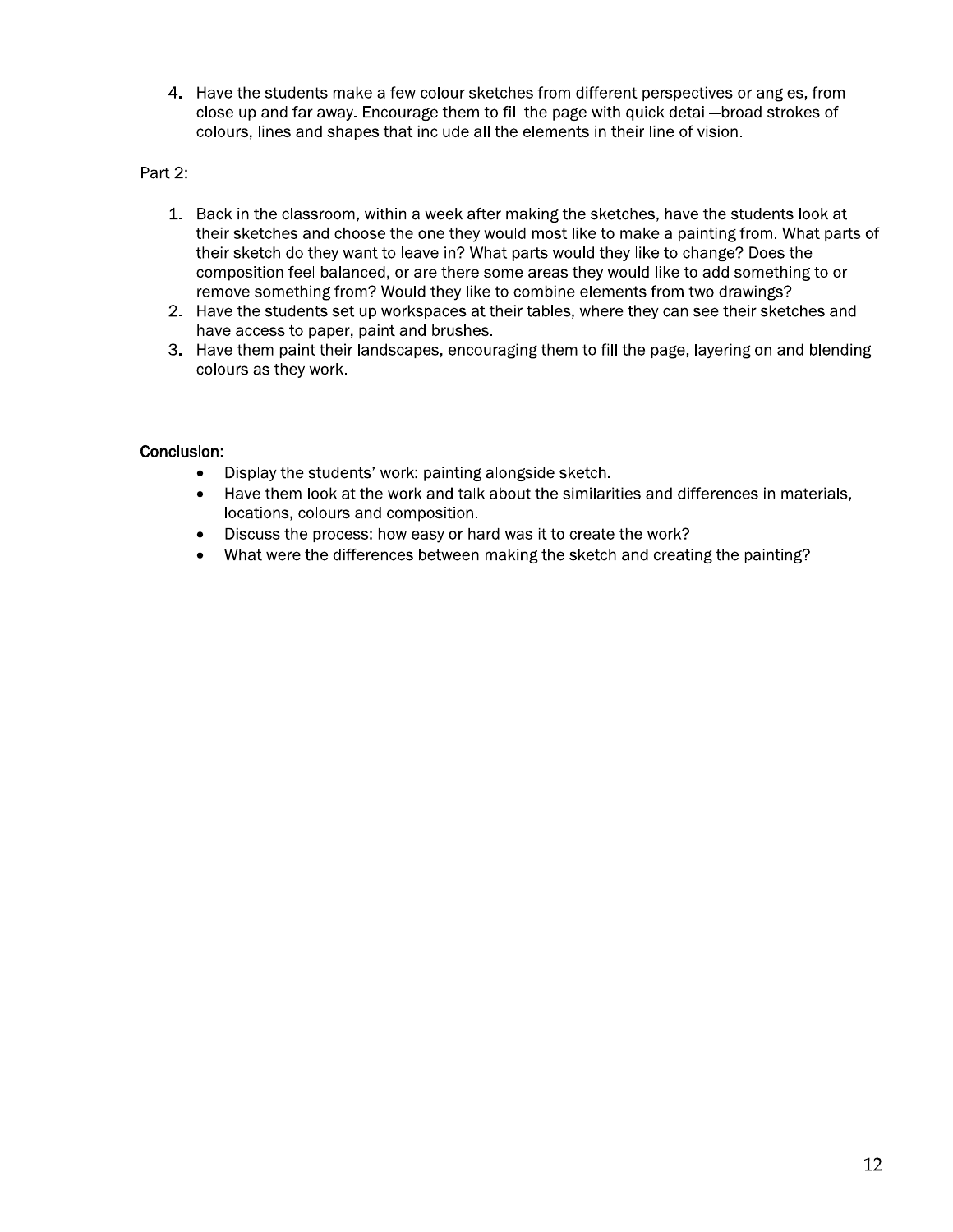### PRE- or POST-VISIT ACTIVITY: Idealized Landscapes (adaptable to all grades)

#### Objective:

Students choose an area in their school grounds and create a painting representing an idealized version of their chosen scene.

#### Discussion:

Throughout the nineteenth and into the first years of the twentieth century, Canadian painters were strongly influenced by European artistic traditions. As a result, landscape paintings showed idealized, romanticized, picturesque versions of the land. This continued until the early twentieth century, when Canadian painters found a distinct visual language and style unique to Canada.

#### Materials:

- sketch paper, pencils and clipboards
- $\Box$  thicker paper for painting (preferably watercolour paper) and soft drawing pencils
- □ watercolour paints or watercolour pencils

#### Process:

- 1. Ask students to think about their school. If they were to create an image to represent the most attractive feature on the school grounds, what would it be? How would they show what they like best about the school grounds to someone who has never seen it? What would they put in the image? What would they leave out?
- 2. Have students go out to the feature that they like best and sketch it. Have them leave out parts of their chosen scene or add to it to produce an idealized image of their school. (If it is not convenient to go outside, students can bypass this step and work from memory.)
- 3. Have each student work from the sketch to create a final painting on the thicker paper with watercolours.
- 4. Display the paintings.

- Have students discuss how they have idealized their chosen area of the school grounds.  $\bullet$
- How do the works differ from reality?  $\bullet$
- Should specific places always be shown to look realistic in artwork? Why or why not?
- Discuss the question of truth and representation. How do we know an image is an accurate  $\bullet$ reflection of reality? Does it matter? Never, sometimes or always?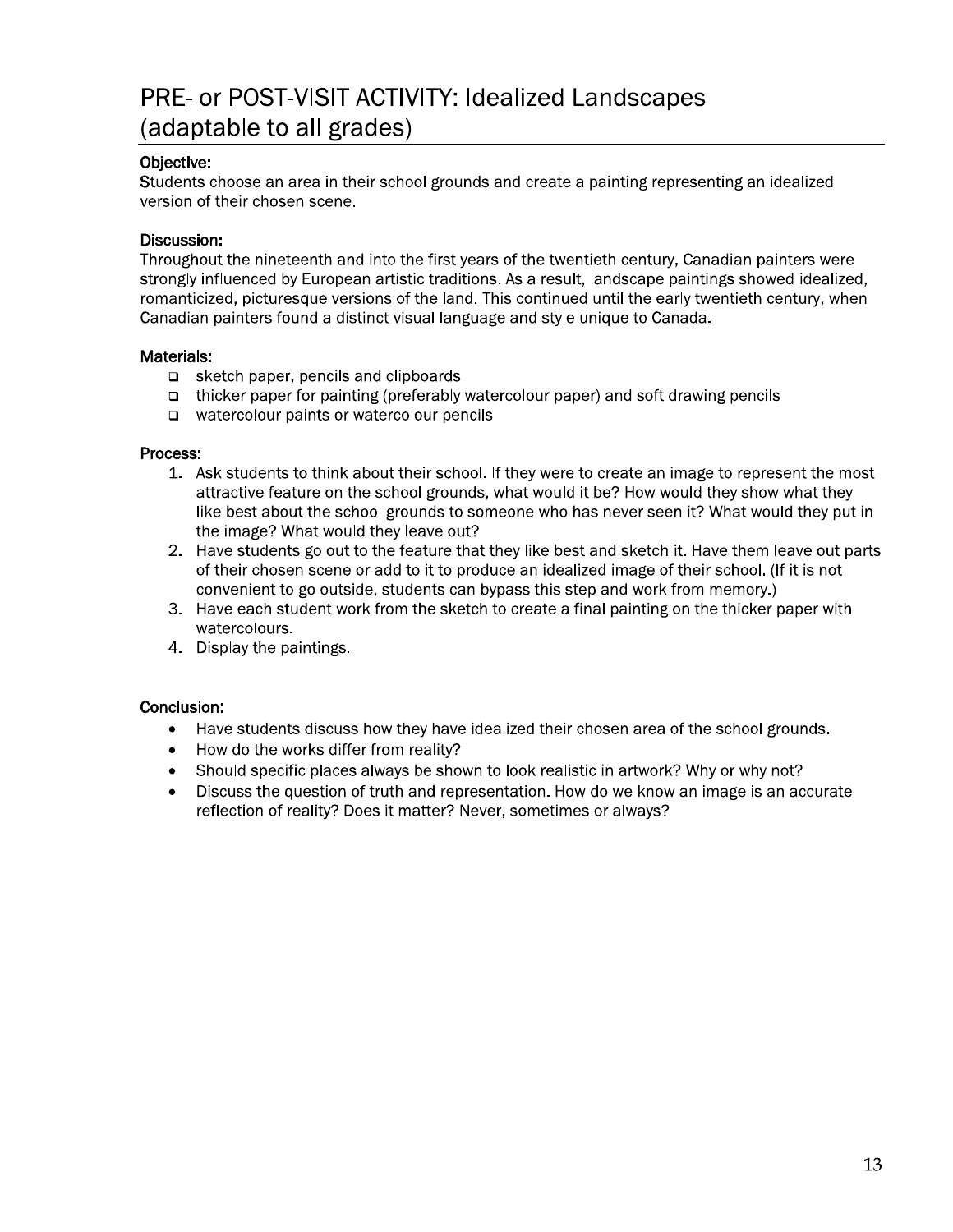### PRE- or POST-VISIT ACTIVITY: Visible Brushstrokes (adaptable to all grades)

#### Objective:

Students experiment with brushstroke and texture while painting landscapes in the style of Tom Thomson and the Group of Seven.

#### Discussion:

Throughout their careers, members of the Group of Seven developed a distinctly Canadian style of painting that broke with European traditions in art. They explored the varied landscapes of Canada and collectively agreed that the country's magnificent wilderness regions needed to be recorded in a painting style that captured the untouched beauty of the landscapes that inspired them. Their bright and bold use of paint and colour was a suitable complement to the dynamic and rugged landscapes of Canada. Visible brushstrokes and impasto were common characteristics of their paintings.

#### Materials:

- images of Canadian landscapes
- $\Box$  old magazines (optional)
- $\Box$  access to the Internet and a printer
- $\Box$  thick paper for painting
- tempera, gouache or acrylic paints
- $\Box$  paintbrushes
- palette knives or plastic knives (optional)
- $\Box$  shaving cream (optional)

#### Process:

- 1. Discuss the work of the Group of Seven. Have students look at images in books or on the Internet. Some examples are included on p. 16.
- 2. Discuss the use of bold colours, thick paint and the visibility of brushstrokes in the works.
- 3. Have students find an image of a Canadian landscape. A list of locations often painted by the Group of Seven can be seen on p. 14.
- 4. Have each student print a landscape image of their choice. If it is not possible to print the images, have students find landscape images in old magazines.
- 5. Optional: Mix the paints with shaving cream to create a thicker texture. See images on p. 17.
- 6. Have each student work from the chosen landscape image to create a final painting on a thick piece of paper suitable for painting. See examples of finished student work on p. 16.
- 7. Students can use paintbrushes as well as palette knives or plastic knives to create bold, rough lines.
- 8. Lay all paintings flat to dry.
- 4. Display the paintings.

- Have students discuss how they created texture in their work.  $\bullet$
- What techniques worked well? What didn't?  $\bullet$
- How did creating texture with paint help to represent the qualities and characteristics we see in  $\bullet$ nature? (Snow is fluffy and bumpy, a tree trunk is rough and uneven, etc.)
- How are the final works similar to each other? How are they different?  $\bullet$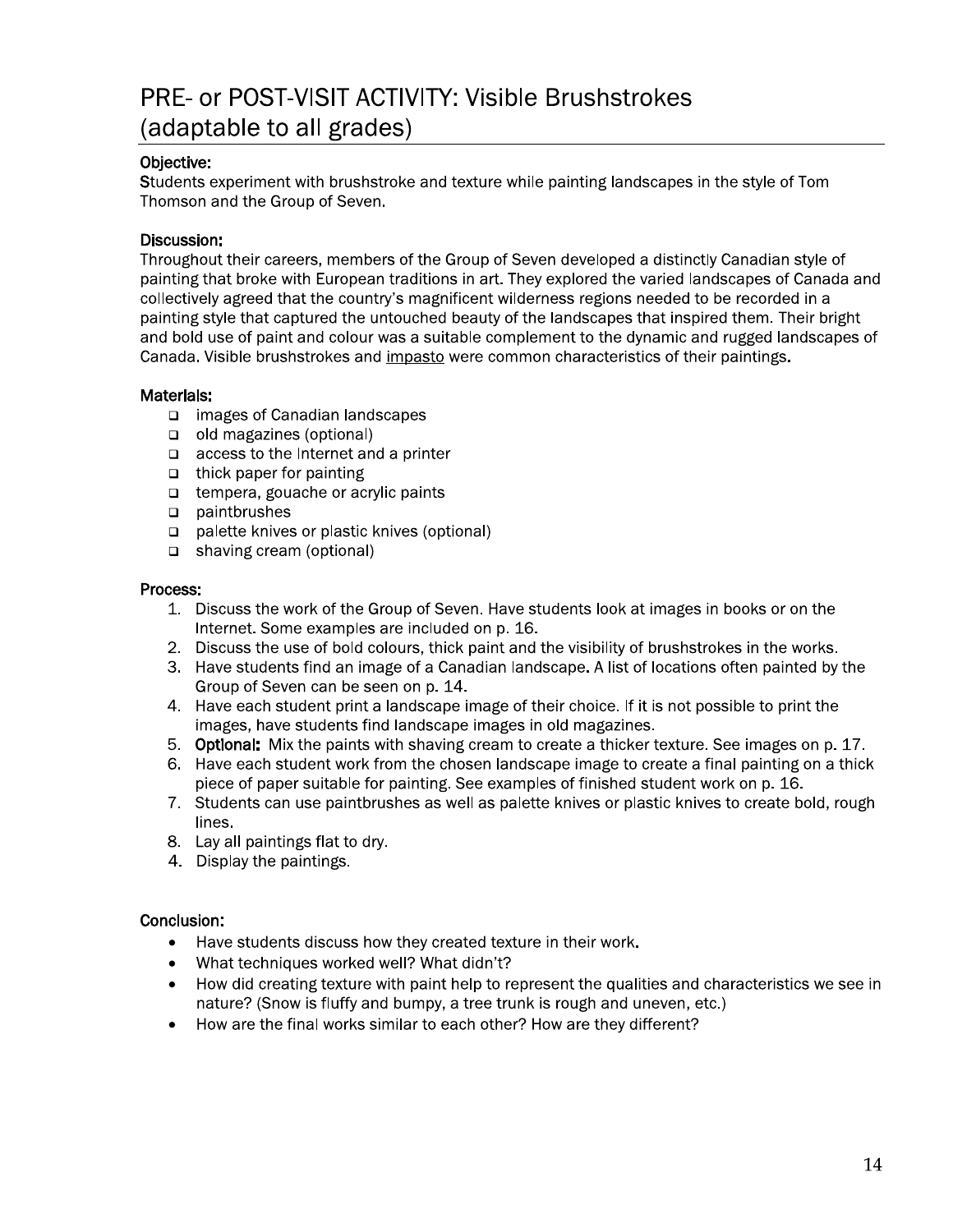### **List of Locations:**

- 1. Lake Superior
- 2. Georgian Bay
- 3. Algonquin Park
- 4. Baffin Island
- 5. Bylot Island
- 6. Mount Lefroy
- 7. Maligne Lake
- 8. Jasper National Park
- 9. Isolation Peak
- 10. Rocky Mountains
- 11. Algoma Region
- 12. Mount Robson
- 13. Mount Thule
- 14. Pic Island
- 15. Kempenfelt Bay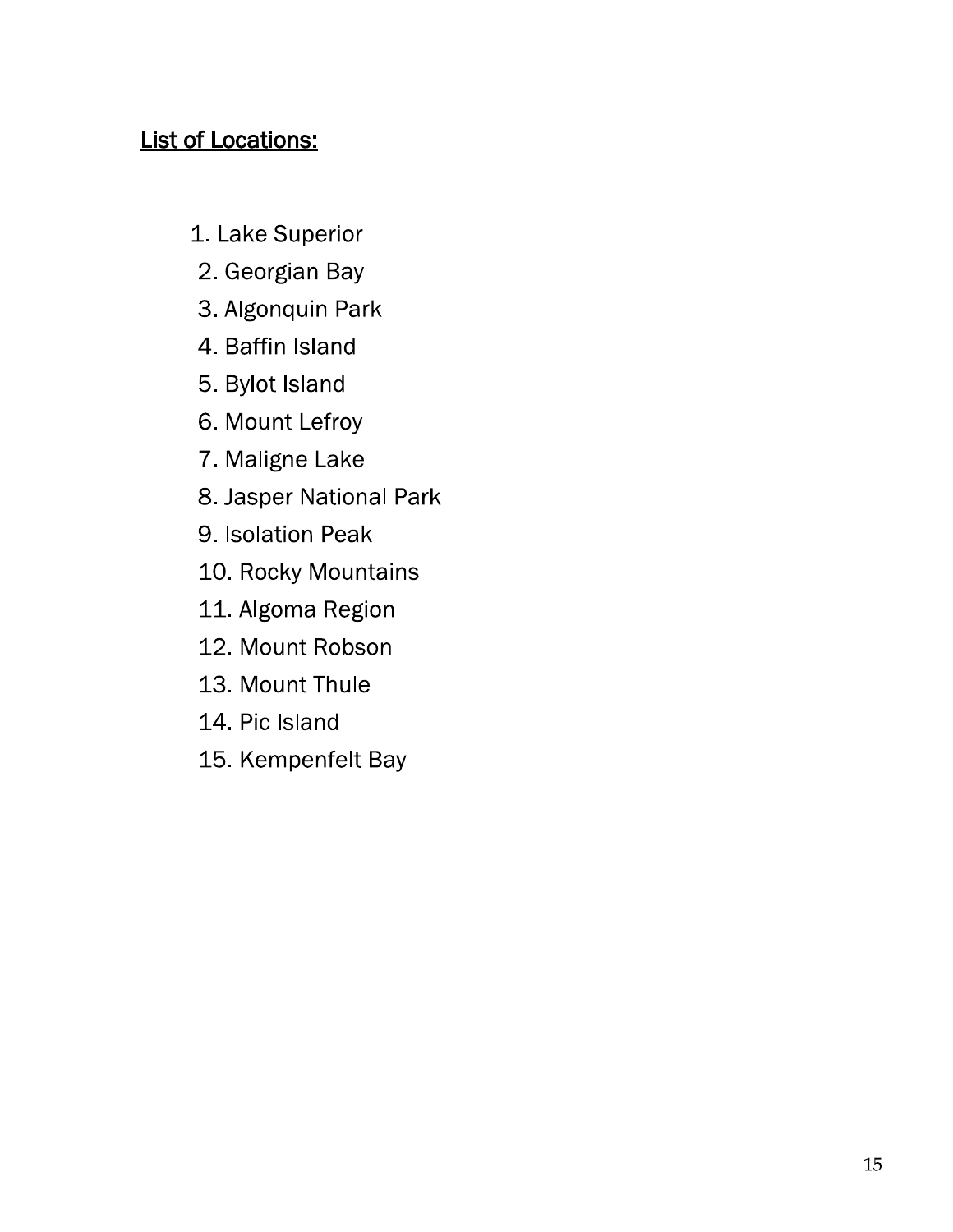### Paintings



Tom Thomson, Opulent October, 1915-16



Lawren Harris, Red House and Yellow Sleigh, c. 1920

## **Examples of Student Work**



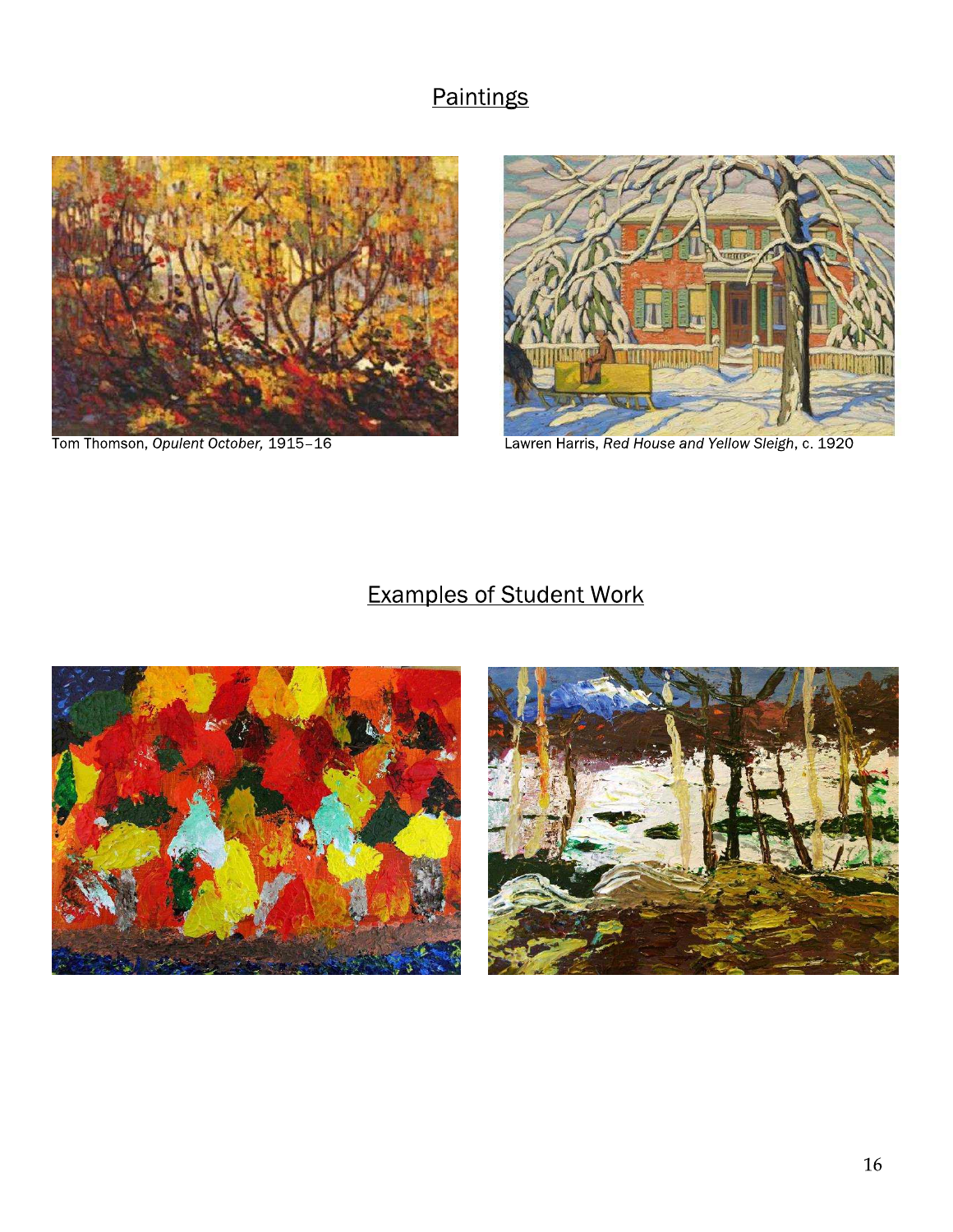## **Creating Texture with Shaving Cream**





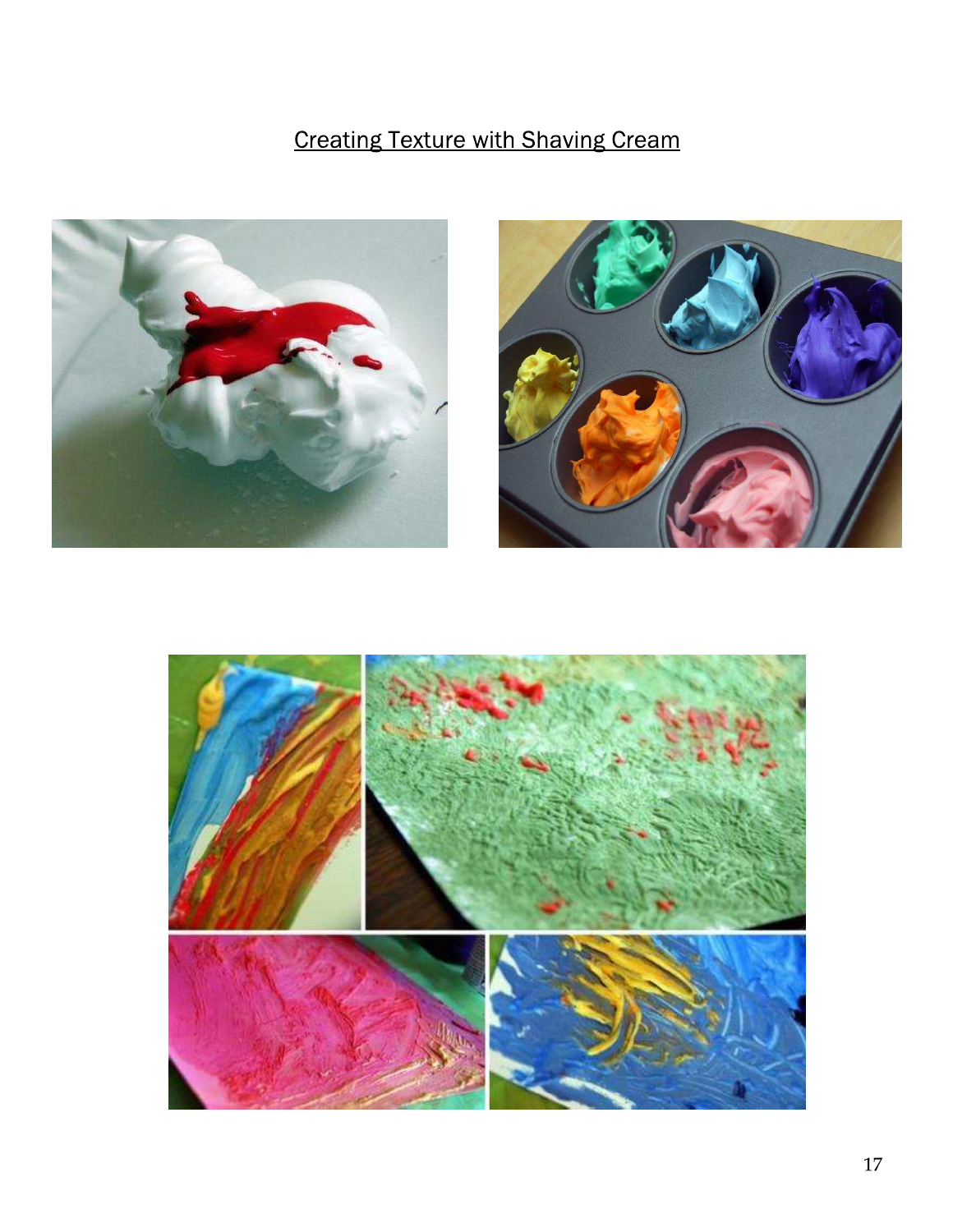### **PRE-VISIT ACTIVITY: Meaningful Materials** (adaptable to all grades)

#### Obiective:

Students assemble a collection of objects that reflect aspects of themselves and use them to form and plan a conceptual sculpture.

#### Discussion:

Lee Bul considers sculptures to be symbolic tools that can help represent both simple and complex meanings. Most notably she creates large-scale sculptures using different materials such as mirrors, metal and plastic to represent history, architecture, literature and/or politics as well as her identity and life experience. An essential step in creating her works is the planning out and sketching of ideas on paper, a practice she observes daily. Through her drawings and large-scale sculptures, Lee Bul reveals the creative process and the expressive power of objects and materials when used in innovative ways.

#### Materials:

- $\Box$  access to the Internet
- $\Box$  objects chosen by students
- $\Box$  paper
- $\Box$  pencils, coloured pencils, pens, markers or other drawing materials

#### Process:

- 1. Discuss the work of Lee Bul. Have students look at her work on the Internet, and on p. 19.
- 2. Ask students to gather three or more objects that represent aspects of their life. Objects should be very specific to them-a favourite book, photograph, hockey puck, etc.
- 3. Have students bring the objects to school and arrange them in an interesting or artistic way on their desks, the floor or other appropriate areas.
- 4. If students are unable to bring their objects to school, have them draw the objects in the way they arranged them at home.
- 5. Have each student expand their idea through planning and sketching a large-scale sculpture on paper. This plan would include their original objects and also introduce new materials, such as metal, wood, glass, mirror, plastic, etc.
- 6. Have each student write a brief description about their sculpture, and describe how it relates to them personally. Younger students might write a few sentences, older students a paragraph or more.
- 7. Have students edit the text, write or type a good copy and mount it on background paper
- 8. Have each student present their sketch to the class, explain their design for the large-scale sculpture and read their written description.
- 9. Display the written texts alongside sketches in the classroom.

- Ask students to discuss why they think artists choose to use everyday materials and objects in  $\bullet$ their art. Would they do so? Why or why not?
- Why do artists sketch out their ideas? How did sketching help you develop your ideas?  $\bullet$
- Does the meaning or significance of the everyday object or material change when it becomes  $\bullet$ part of an artwork? How?
- Have you learned anything new about your classmates through their large-scale sculpture  $\bullet$ ideas? If so, what?
- Is there such a thing as an acceptable subject for a work of art? What could be considered  $\bullet$ unacceptable? Why?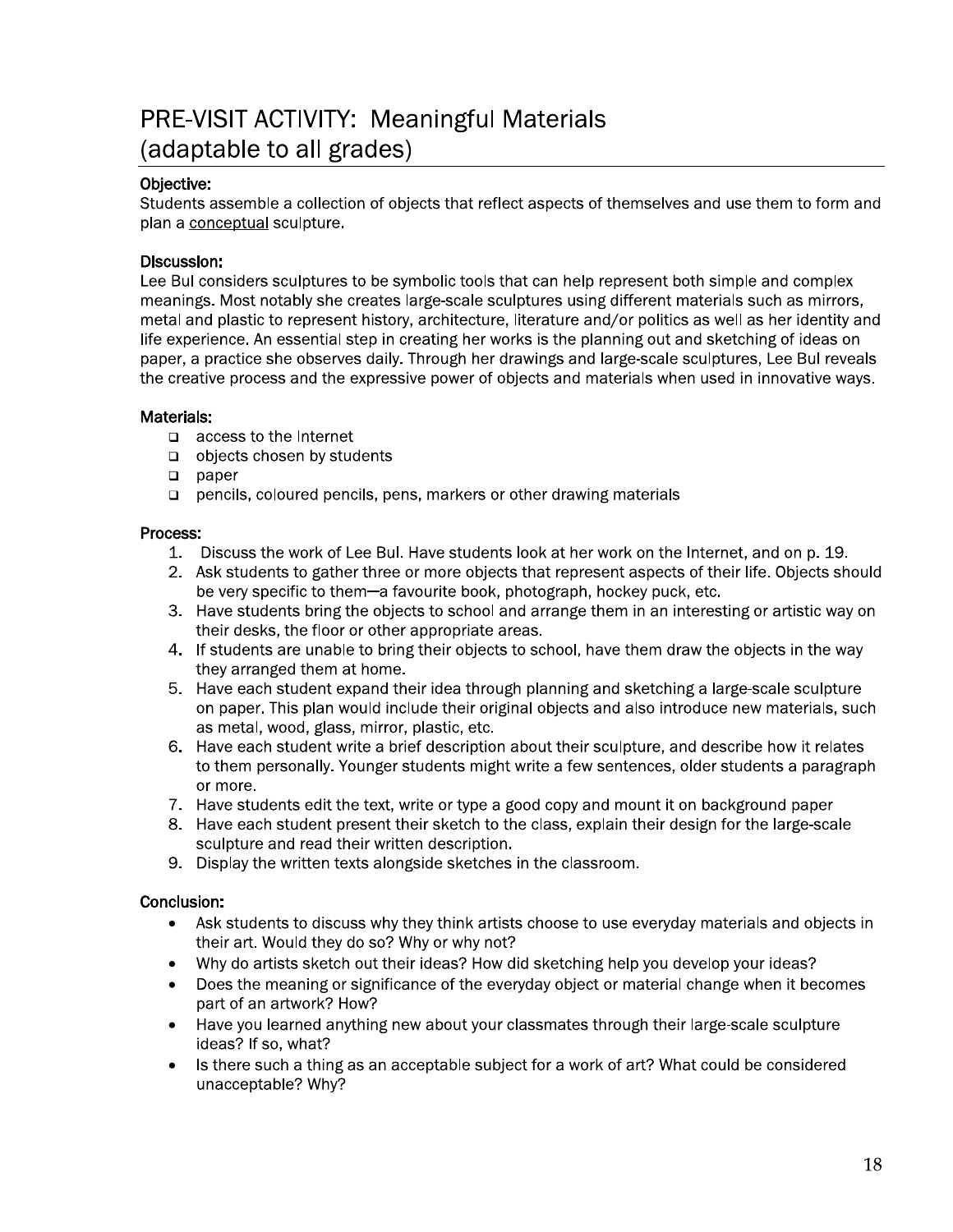

Lee Bul, Drawing, 2006



Lee Bul, After Bruno Taut (Negative Capability), 2008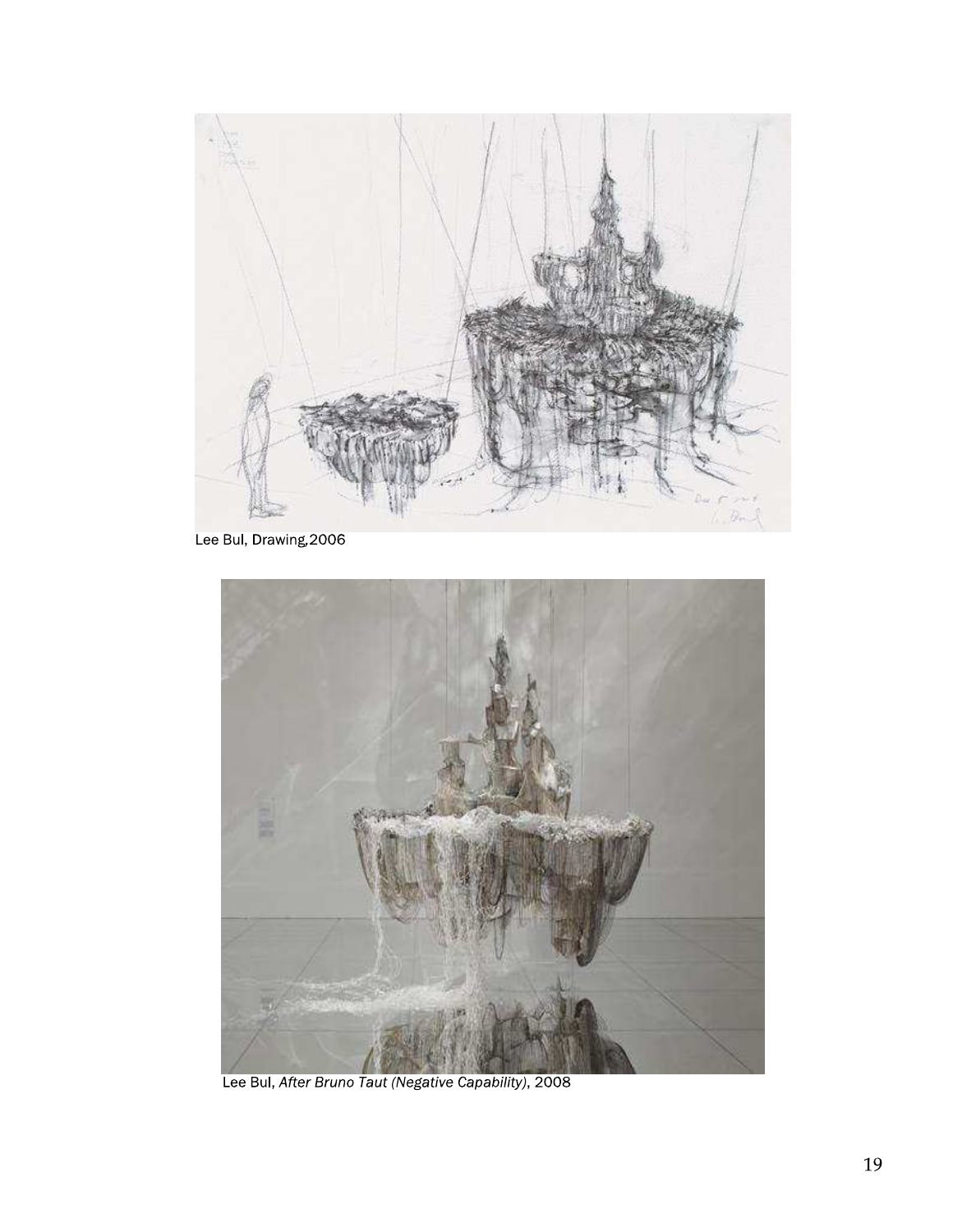abstract/abstraction: a style of art that can be thought of in two ways:

- a) the artist begins with a recognizable subject and alters, distorts, manipulates or simplifies elements of it:
- b) the artist creates purely abstract forms that are unrecognizable and have no direct reference to external reality (also called non-representational art)

academic art: a traditional style of painting and sculpture produced under the influence of European academies of art. Specifically, academic art consists of the art and artists influenced by the standards of the French Academy of Fine Arts, which practised under the movements of Neoclassicism and Romanticism.

conceptual art: sometimes simply called Conceptualism, art in which the concept(s) or idea(s) involved in the work take precedence over traditional aesthetic and material concerns.

contemporary: created in the last thirty years. Most contemporary artists are living artists.

Fauvism: the style of les Fauves (French for "the wild beasts"), a loose group of early twentieth-century Modern artists whose works emphasized painterly qualities and strong colour over the representational or realistic values retained by Impressionism.

**impasto:** a technique used in painting, in which paint is laid on an area of the surface (or the entire canvas) very thickly, usually thickly enough that brush or painting-knife strokes are visible. Paint can also be mixed right on the canvas.

installation: art that is created from a wide range of materials and installed in a specific environment. An installation may be temporary or permanent.

landscape: artwork in which the subject is a view of the exterior physical world. Traditionally, landscapes have been paintings or drawings depicting natural scenes and are often concerned with light, space and setting.

**Modern/Modernist:** a historical period of art practice—from 1850 to 1970—during which approaches to art embraced new ideas in science, political thought and many other areas. The Modernists rejected the restrictions of past art traditions and stressed innovation over all other values.

Post-Impressionism: a genre of painting that grew directly out of Impressionism, but rejected its limitations. Artists continued to use vivid colours, thick paint and real-life subject matter, but were more inclined to emphasize geometric forms, to distort form for expressive effect and to use unnatural or arbitrary colour.

representational art: art that includes all imagery that represents an identifiable object or series of objects. It refers to images that are clearly recognizable for what they purport to be, such as a human figure or a tree.

Utopia: an imagined place or state of things in which everything is perfect. The word was first used in the book Utopia (1516) by Sir Thomas More.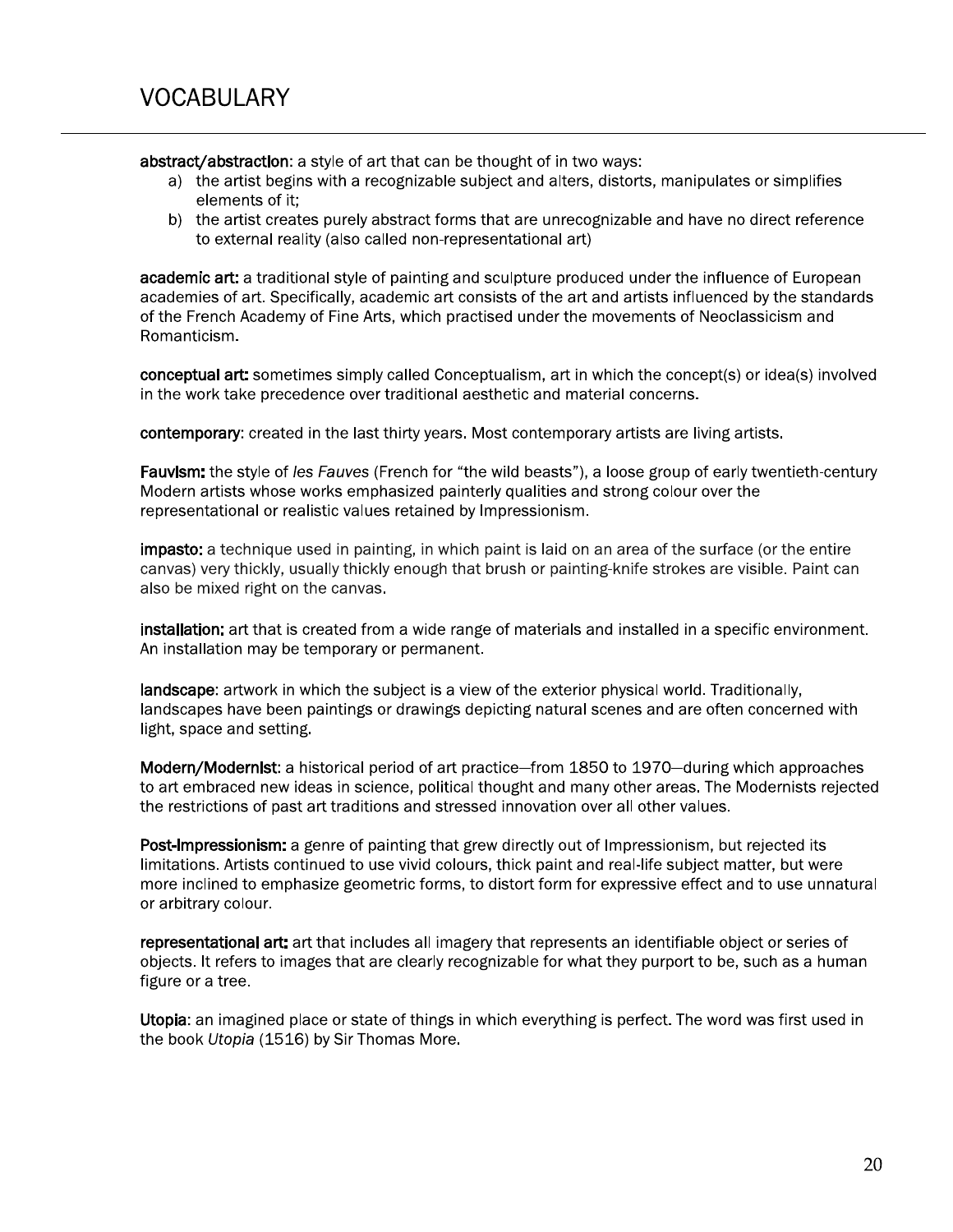### **RESOURCES**

#### **Books:**

Bennett, Bryan. Discovering Canadian Art: Learning the Language. Scarborough ON: Prentice-Hall Canada, 1984.

Carr, Emily. Beloved Land: The World of Emily Carr. Vancouver: Douglas & McIntyre, 1996.

Hill, Lamoureux, Thom, et al. Emily Carr: New Perspectives on a Canadian Icon. Vancouver: Douglas &McIntyre/National Gallery of Canada/Vancouver Art Gallery, 2006.

Murray, Joan. Canadian Art in the Twentieth Century. Toronto: Dundurn Press, 1998.

Rhodes, Richard. A First Book of Canadian Art. Toronto: Owl Books, 2001.

Thom, Ian. Art BC: Masterworks from British Columbia. Vancouver: Vancouver Art Gallery/Douglas & McIntyre, 2000.

#### Online:

www.artcyclopedia.com http://cwahi.concordia.ca/ www.lehmannmaupin.com http://www.thecanadianencyclopedia.ca www.vanartgallery.bc.ca www.wikipedia.com